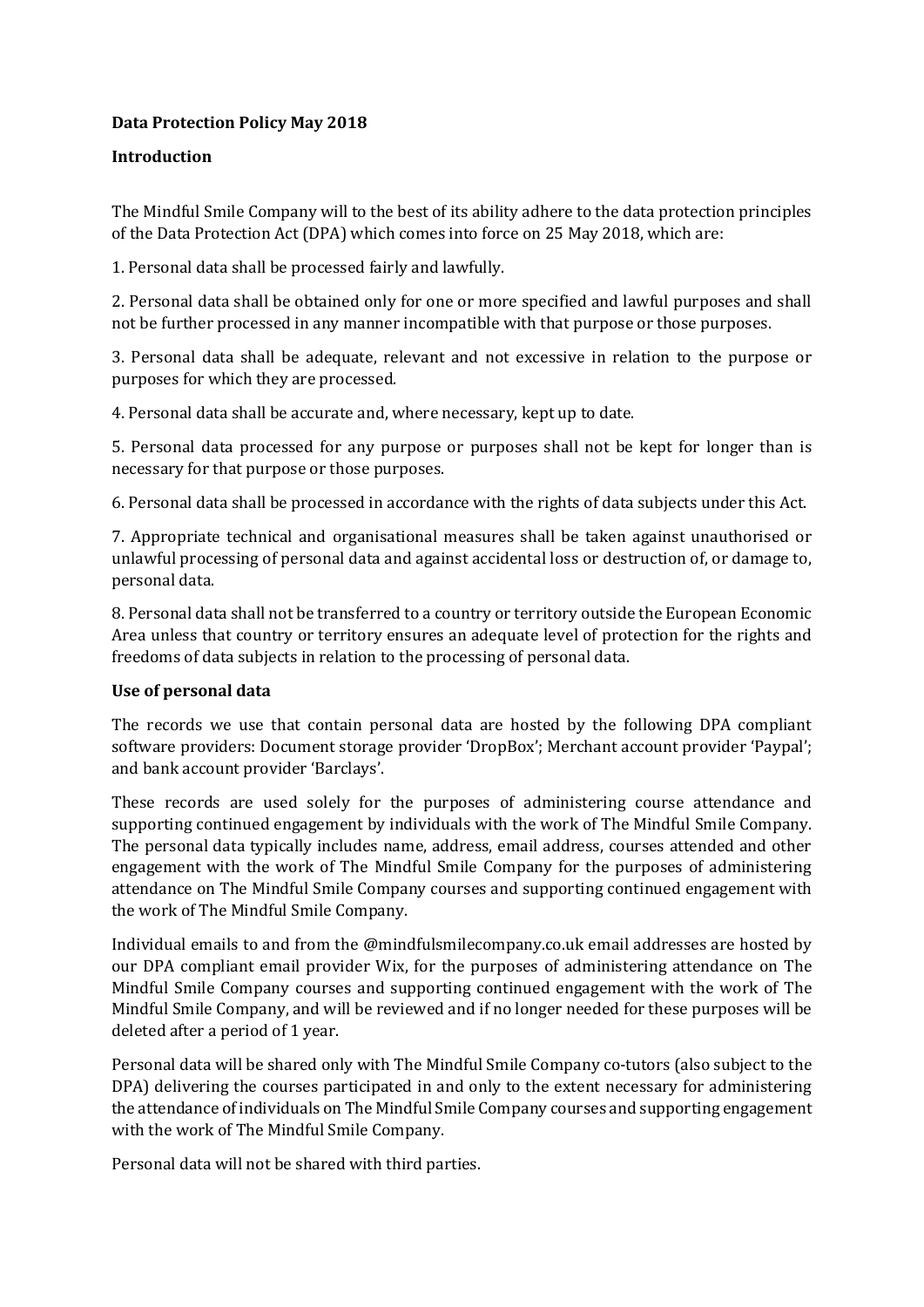## **Collection of data**

When an individual's data is initially collected, e.g. via a registration form or booking form, the individual will be made aware of the use which will be made of their information, by using the 'Privacy Notice' below and of this data protection policy.

### **Privacy Notice**

The data you provide to The Mindful Smile Company will be stored securely and will be used for the purposes of administering your attendance on The Mindful Smile Company courses and supporting your continued engagement with the work of The Mindful Smile Company in accordance with our data protection policy, which can be downloaded from The Mindful Smile Company's website and is in accordance with the UK Data Protection Act. To support your engagement with us we will contact you from time to time via email with guidance to support your ongoing mindfulness practice, including details of upcoming courses, which may be of interest to you. You can opt out of receiving emails from The Mindful Smile Company, at any time, by clicking the 'Unsubscribe' link at the bottom of our emails or by contacting elanor@themindfulsmilecompany.co.uk.

## **Deletion of data**

At any time you can request that your records be deleted by contacting [elanor@themindfulsmilecompany.co.uk.](mailto:elanor@themindfulsmilecompany.co.uk)

Any data held on our database of contact information will be immediately deleted.

Paper or electronic copies of documents held by The Mindful Smile Company and which contain personal information will be destroyed or deleted when a course ends. Paper records will be destroyed by shredding or burning.

Emails from the individual will be deleted, where an individual has opted out of email communication and has not done any courses with The Mindful Smile Company.

Emails to and from The Mindful Smile Company course participants or other individuals making enquiries to The Mindful Smile Company will be reviewed after a period of 1 year and if no longer necessary for the purposes will be deleted.

## **Right to a copy of information held**

On request an individual will be provided with a copy of the information comprising their personal data and held by The Mindful Smile Company, within 40 days of the request. All such requests should be sent via email to elanor@themindfulsmilecompany.co.uk.

## **Information Security**

Personal data is hosted by the following data processors, who are compliant with the new Data Protection Act:

Merchant account provider Paypal, bank account provider Barclays (accessible by Elanor Kortland only); email provider Wix and document storage provider DropBox accessible by Elanor Kortland and authorised course co-tutors (latter having access to DropBox files only and not Paypal or Barclays data).

The data security arrangements of these providers have been reviewed to ensure that they meet the requirements of the Data Protection Act.